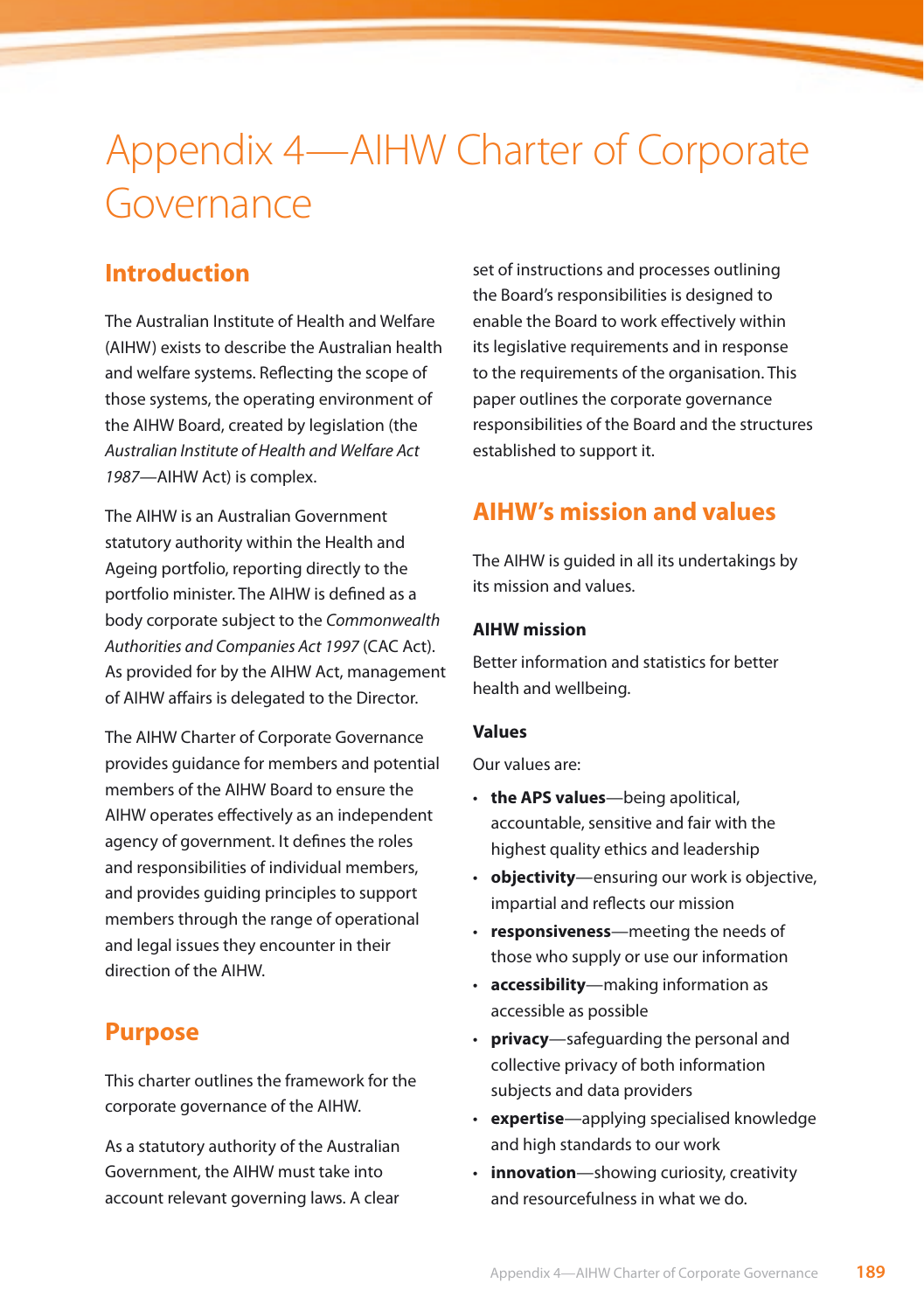## **Roles, powers and responsibilities**

## **1. Governing laws**

#### *Enabling legislation*

The AIHW was established as a statutory authority in 1987 by the then *Australian Institute of Health Act 1987.* In 1992, the AIHW's role and functions were expanded to include welfare-related information and statistics. The Act is now entitled the *Australian Institute of Health and Welfare Act 1987* (AIHW Act)*.*

Under the AIHW Act, AIHW Board members are collectively also referred to as the AIHW.

The Board may appoint committees as it thinks fit to assist it in performing its functions (section 16).

As a statutory authority, the AIHW is defined in its Act as a body corporate subject to the CAC Act. Directors (members) are subject to legislation that specifies their duties and responsibilities under the CAC Act.

#### *Responsible Minister*

The Minister for Health and Ageing is the minister responsible for the AIHW and it is therefore an agency within the Health and Ageing portfolio.

#### **2. Constitution**

Section 8(1) of the AIHW Act specifies the constitution of the Board.

The following members are appointed for a term of 3 years, by the Governor-General on the advice of the Minister:

- a chairperson
- • a member nominated by the Australian Health Ministers' Advisory Council
- • a member nominated by the Community Services Ministers' Advisory Council
- • a representative of the Housing Ministers' Advisory Council
- three members nominated by the Minister for Health and Ageing
- a person nominated by the minister who has knowledge of the needs of consumers of health services
- • a person nominated by the minister who has knowledge of the needs of consumers of welfare services
- • a person nominated by the minister who has knowledge of the needs of consumers of housing assistance services
- • a person nominated by the minister who has expertise in research into public health issues.

Directors holding office by virtue of the position they hold (therefore not appointed) are:

- the Director
- the Australian Statistician
- • the Secretary of the Department of Health and Ageing (DoHA).

The Australian Bureau of Statistics and DoHA members may formally designate a representative to attend meetings on their behalf.

A member of staff of the AIHW, elected by its staff, is also a member of the Board. The member is appointed annually through a staff ballot. This position is independent of the official appointment process.

*Note*: The Secretary of the Department of Department of Families, Housing, Community Services and Indigenous Affairs and the Chief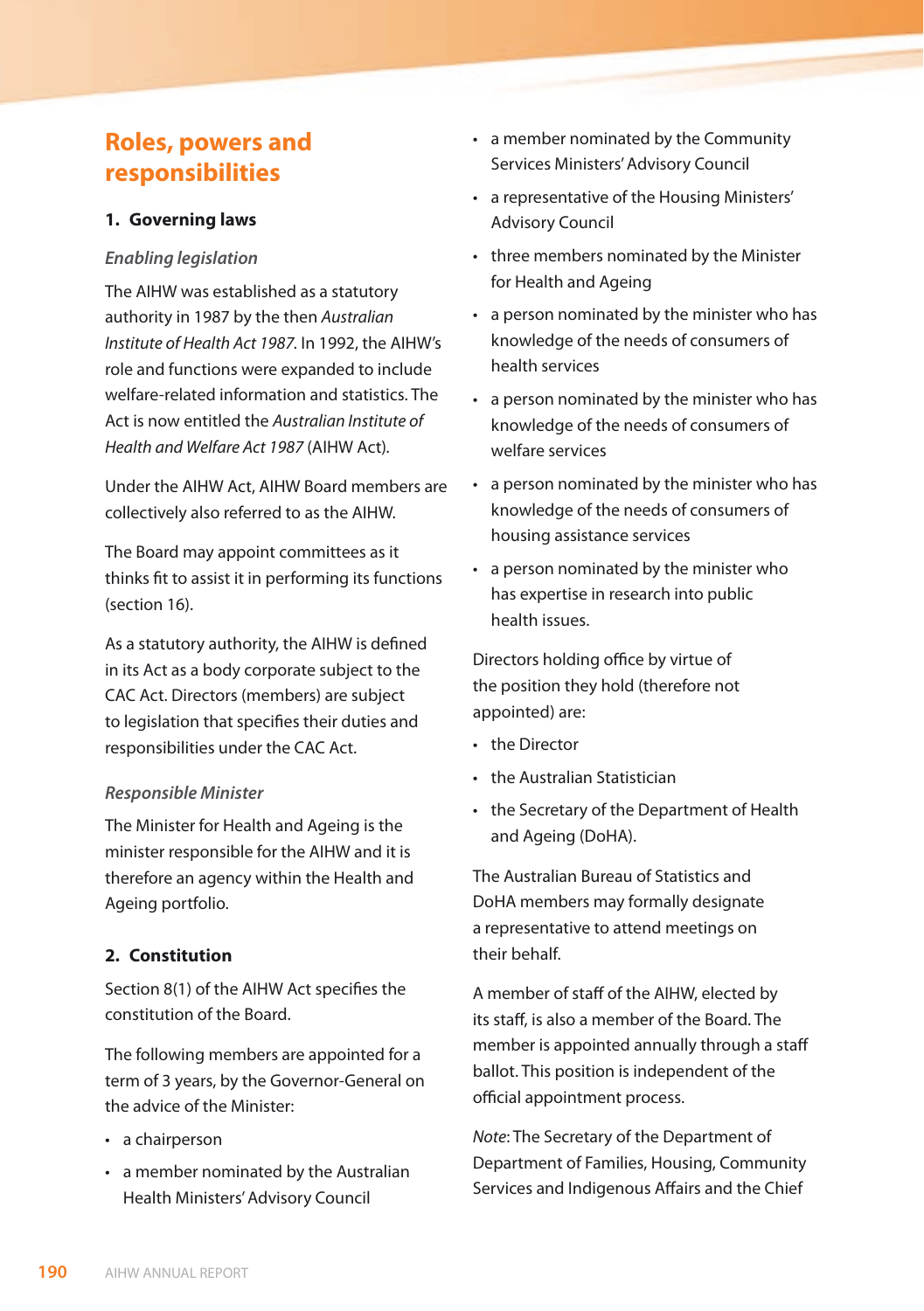Executive Officer, National Health and Medical Research Council or their nominees, attend and participate as observers with the agreement of the Board.

Board members who are Commonwealth or state/territory officers (other than the Director and staff member) are referred to in this document as departmental representatives.

#### **3. Conduct of Board members**

As a statutory authority, the conduct of members of the AIHW Board is prescribed by the CAC Act. Members are bound by the Conduct of Directors*,* specified in the AIHW Act*.*

Board members are expected to ensure that they understand their responsibilities under both the CAC and AIHW Acts, and to uphold the AIHW's values.

#### **4. Roles of Board members**

Key responsibilities of the AIHW are to:

- provide biennial reports to the minister and to parliament on *Australia's health* and *Australia's welfare*
- • establish data standards for health and welfare statistics
- • develop knowledge, intelligence and statistics to better inform policy makers and the community.

#### *Role of the Board*

The Board has broad responsibilities to:

- • set the AIHW's mission and values and its strategic goals and directions, including endorsement of its corporate plan and business plan
- • maintain the independence of the AIHW
- • ensure that the AIHW complies with legislative and administrative requirements
- meet its statutory requirements including making recommendations to the Minister to appoint a Director of the AIHW
- • oversee the financial viability of the AIHW
- • endorse the Annual Report and the audited financial statements (as required by the CAC Act), at a Board meeting
- • advocate and promote the contribution of information to improve health and welfare outcomes
- • identify and manage the risks that might impact on the AIHW
- • monitor the performance of the organisation against its corporate plan and business plan
- • secure feedback from stakeholders on the use of AIHW products
- • set remuneration for, and assess performance of, the Director
- • review its own performance, including whether it has the appropriate skills among members to fulfil its functions.

## *Role of the Chair (in addition to the role of the Board)*

- • Chair meetings of the Board and endorse associated processes.
- • Extended role in managing formal relationship between the AIHW and the Minister for Health and Ageing.
- • Manage significant issues between meetings of the Board.
- • Manage the relationship between the Board and the Director of the AIHW.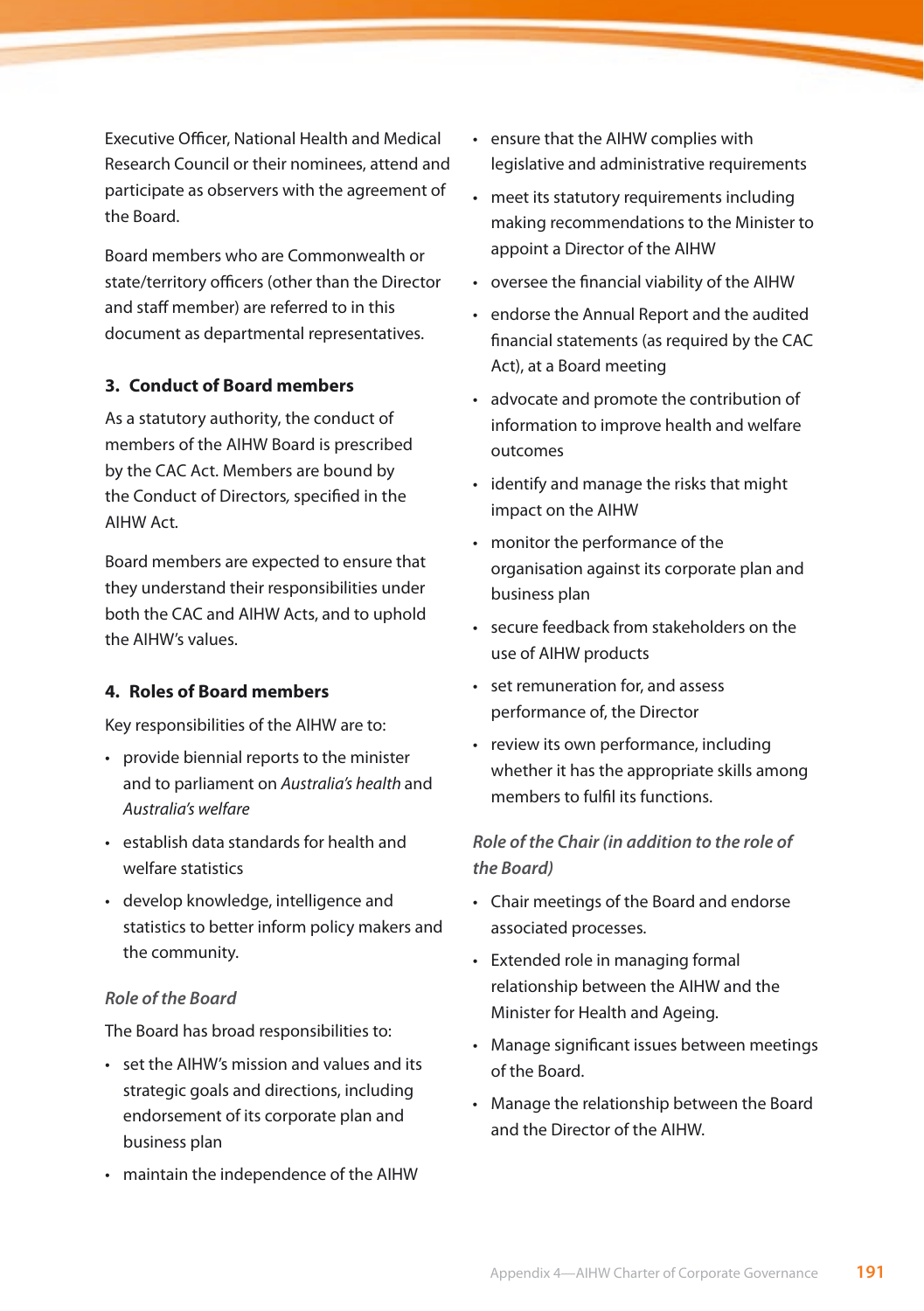#### *Role of the Director*

- Provide leadership to the AIHW in policy and statistical issues across the scope of the AIHW's functions.
- • Manage the affairs of the AIHW in accordance with the AIHW Act and the CAC Act.
- • Establish and maintain appropriate working relationships with the portfolio minister and other ministers whose portfolios include activities within the scope of the AIHW.
- Establish and maintain appropriate working relationships with the portfolio department, other relevant Commonwealth, state and territory agencies, and associated Commonwealth/state forums.
- • Liaise as required with non-government bodies associated with the functions of the AIHW.
- • Ensure the AIHW provides, either directly or through collaborations with others, high-quality, timely information across the health and welfare sectors, and arrange the necessary financial resources to enable this.
- • Ensure the Board is properly advised on all matters.
- • Ensure the security of data provided to the AIHW, and protect confidentiality and privacy in accordance with legislative and ethical standards.
- • Develop the corporate plan and the business plan.
- • Maintain a strong financial position of the AIHW.
- • Attract and retain the committed, skilled staff needed to carry out the AIHW's functions.

#### *Role of staff-elected board member*

• The staff member is a full Board member, with the same responsibilities as other members.

#### *Role of other members*

- • Act in the best interests of the AIHW. If nominated by a stakeholder group, a member may act as a channel for that stakeholder's interests, but must act in the interests of the AIHW. (See also Conflict of interests below.)
- • Support the Chair and Director of the AIHW in decision making.
- • Participate on Board committees established under s. 16(4) of the AIHW Act.
- • Provide input to the Board based on their knowledge and background.

#### *Role of the Secretary*

- • Provides advice and support to the Board.
- • Is independent of the AIHW Director and staff when dealing with sensitive matters related to the Director's employment.

#### **5. Relationships**

#### *With management*

Management representatives are invited to attend Board meetings to inform discussion, while having no formal responsibilities.

#### *With stakeholders*

Stakeholders are important to the prosperity of the AIHW. The AIHW has responsibility to a wide range of stakeholders from the minister to the whole community. Board members have an important role in establishing and nurturing sound relationships with the AIHW's stakeholders.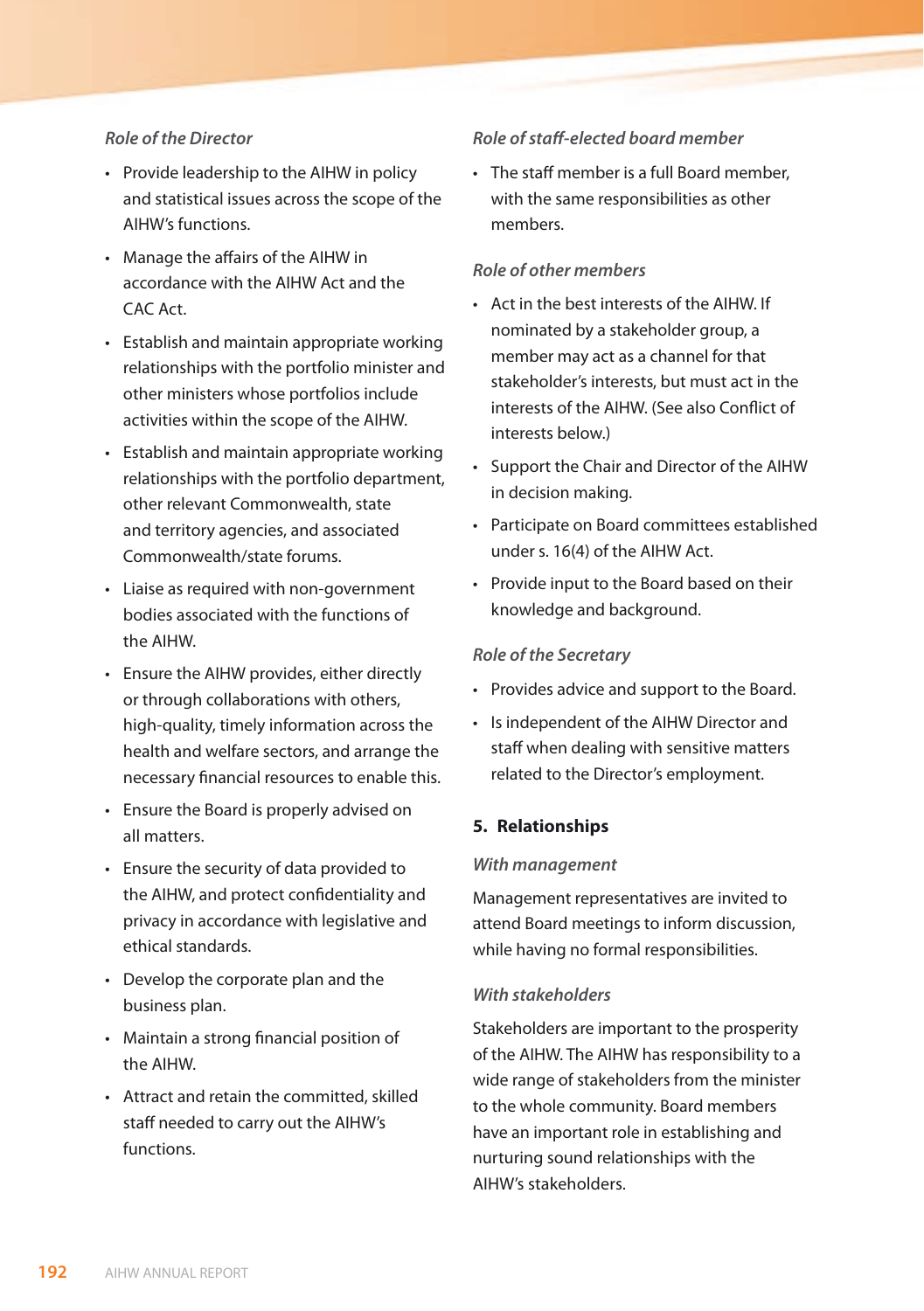#### *With staff*

The Chair participates in key AIHW activities, notably the launch of *Australia's health* and *Australia's welfare*, and in developing the corporate plan and the business plan.

The AIHW Act places the employment and terms and conditions of staff under the control of the Director. The Board seeks to ensure the development and welfare of staff, and provides advice to the Director when considered appropriate.

#### **6. Delegation of powers and actions**

The AIHW has established itself as a Board and delegated powers for the day-to-day operations of the AIHW to the Director (s. 27).

#### **7. Board processes**

#### *Meetings*

The AIHW Act stipulates that the Board shall meet at least once every 4 months. To enable the Board to guide the work of the AIHW, to fit in with the launch of its biennial publications, and to approve the financial statements, the annual report, and meet other deadlines, meetings are usually scheduled for March/ April, June, September and December of each year.

On occasion, where issues are to be discussed by independent members only, for example, commercially or personally sensitive issues, the Chair may excuse from discussion the Director, the staff member and departmental representatives.

#### *Agenda and papers*

The Director, in consultation with the Chair, formulates the agenda. Any Board member may submit items.

The Secretary of the Board sets a standard format for papers. Papers are developed by the Director in consultation with group heads, sourced from the AIHW.

Group heads are responsible for providing papers to the Secretary 2 weeks before the meeting date.

Papers are distributed electronically and in hard copy to members at least 1 week before the meeting date.

The Board will consider late papers with the approval of the Chair.

#### *Confidentiality*

All papers for Board meetings are considered to be 'Board in confidence' unless otherwise decided by the Board. Members and staff attending meetings, or having access to papers, are responsible for maintaining the confidentiality of discussions and papers.

While departmental members may be supported by seeking adequate briefings from their departmental staff officers, to protect their confidentiality the full set of papers is not to be distributed throughout the department. Where members require briefings on certain items, only the paper covering the item in question may be forwarded to relevant staff within their respective agencies. These papers may not be used for any purpose other than that for which they are intended.

The AIHW makes available records of endorsed minutes to its staff.

The staff-elected member may make available notes on the outcome of issues following a Board meeting, in accordance with agreed release practices.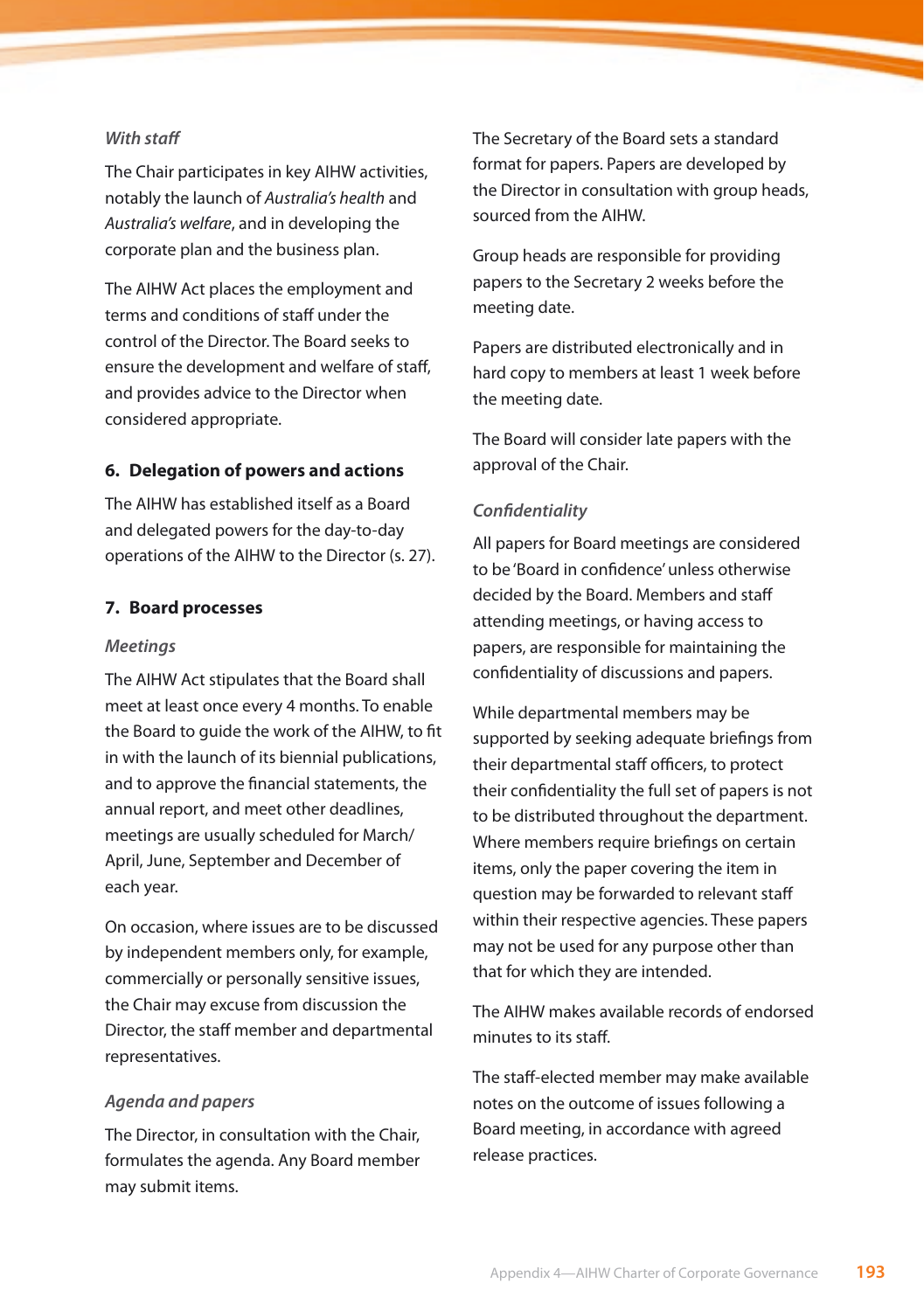#### *Minutes*

The secretariat notes on the meeting are provided to the Chair directly following the meeting.

The Board Secretary and secretariat staff are responsible for taking the minutes and producing a draft document for clearance by the Chair before circulation to all members. The minutes primarily reflect the major decisions from the meeting. Where it is appropriate to do so, a brief background or notes from the discussion may be recorded to provide a more accurate picture of the proceedings.

The minutes of each meeting are endorsed at the subsequent meeting of the Board. Following endorsement, the Chair signs the minutes which are retained for the official record and are subject to audit scrutiny.

#### *Conflict of interests*

The CAC Act requires Board members to disclose their interests relevant to AIHW's functions, and not participate in decisions where a conflict is declared. A member who considers that he or she may have an interest in the matter shall:

- (i) disclose the existence and the nature of the interest as soon as the member becomes aware of the conflict
- (ii) provide details of the interest as requested by other members to determine the nature and extent of the interest
- (iii) remove themselves physically from the room, if appropriate, while the discussion takes place unless the Board determines otherwise.

In some cases, Board members could be representing potential purchasers or competitors of the AIHW with regard to

contract work. In such a case, a member should declare his or her interest with regard to particular agenda items. The member may be present for discussion of the item with the agreement of the Board, but not for the decision making.

#### *Conflict of roles*

The Auditor-General has identified that the presence of government officers on the boards of statutory authorities may give rise to a conflict of roles, and has issued advice as follows (adapted to AIHW circumstances):

The portfolio Secretary, as a member of the Board, is simultaneously:

- • chief policy adviser to the Minister for Health and Ageing and can be expected to oversight the AIHW's compliance with government policy objectives
- • a customer of the AIHW as service provider
- • a Board member expected to pursue the interests of the AIHW.

If considered necessary for the portfolio Secretary to be excluded from sensitive discussions, such as those concerning forthcoming budget strategy, the Secretary may offer advice and then leave. Relevant papers should not be forwarded on such items.

Concerns by the Secretary as a customer of the AIHW will be pursued through an outside stakeholder-consultation process and brought to the attention of the Board as necessary.

In relation to the Australian Statistician, it has been agreed with the Statistician that his agreement to an AIHW survey at the Board will constitute his agreement under s. 5(1)(a) of the AIHW Act, provided he has had adequate notice of the proposal.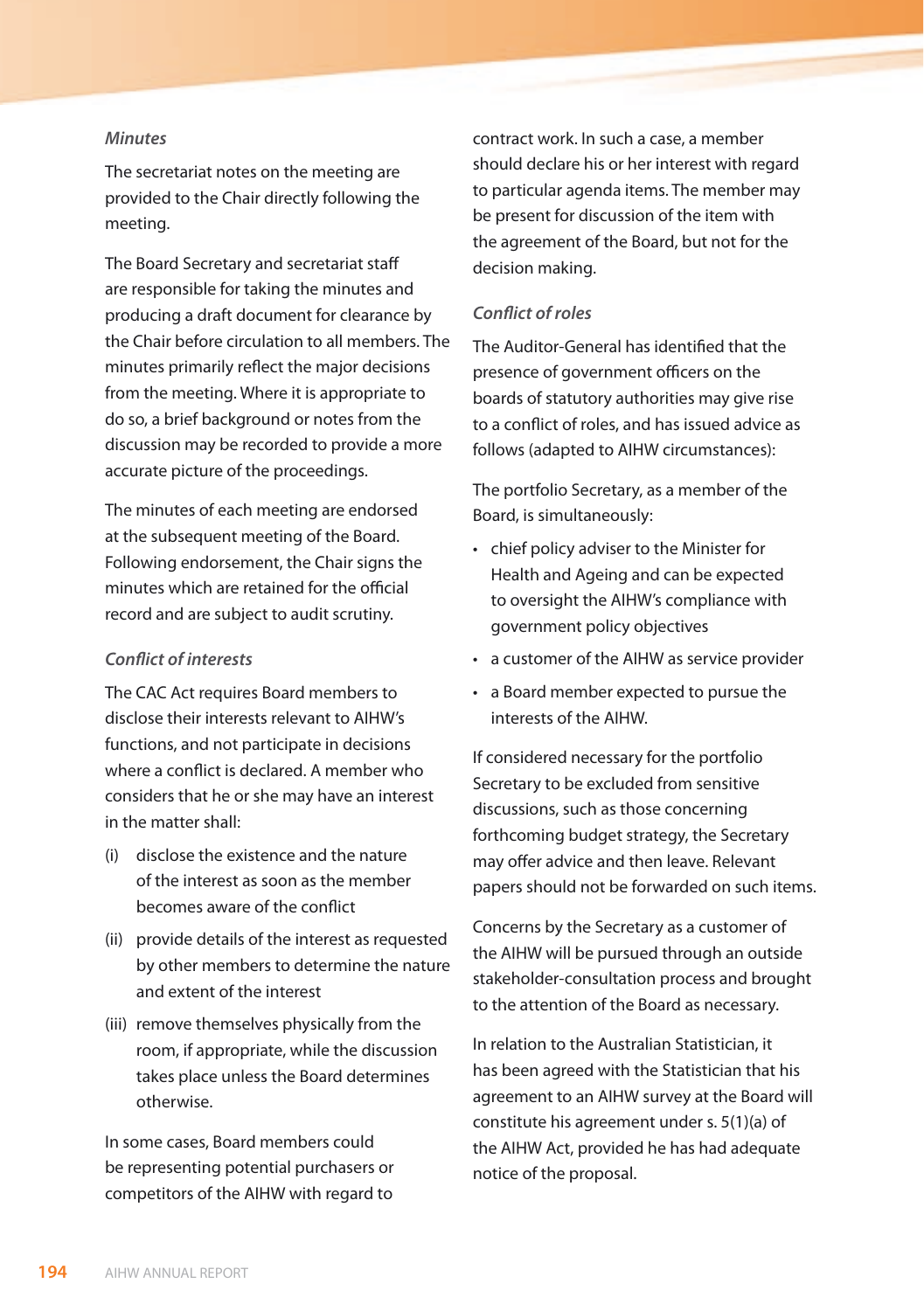#### *Decisions taken*

Decisions of the Board are reached generally on a consensus basis. Decisions are recorded in the minutes.

Sections (5)(d) and (e) of the AIHW Act stipulate that 'all questions shall be decided by a majority of the votes of the members present', and 'the member presiding has a deliberative vote and, if necessary, also has a casting vote'.

#### *Quorum*

A quorum is the majority of members at the time of the meeting  $(s. 15(5)(c))$ .

Members may provide the Chair with their endorsement or otherwise of a recommendation if they are absent for discussion of a particular item.

If the Chair is absent, the members present shall appoint one of their number to preside.

#### *Remuneration and travel*

In accordance with the AIHW Act, Board members who are not Australian Government, or state or territory employees, will be paid remuneration as determined by the Remuneration Tribunal.

The AIHW makes all travel and accommodation arrangements where necessary. Flights are booked according to the best fare available.

The AIHW will pay for accommodation and meals where members are required to stay overnight. The AIHW will pay for any appropriate and necessary incidental expenses.

#### *Ensuring continuous improvement*

The Board will review its performance each year. Issues reviewed may include its success in pursuing AIHW's objectives, procedural matters, protocol and clarity of roles, and individual performance.

#### *Induction*

New members will be provided with a package including instructions and operations of the Board, and various relevant reading materials published by the AIHW.

#### *Professional development*

The Chair may seek professional development opportunities relevant to the operations of the Board.

#### *Indemnity of members*

The AIHW provides appropriate indemnity for Directors and Officers against various liabilities that they may incurr in their capacity as officers of the AIHW.

#### *Complaints and dispute resolution*

Complaints, including complaints about decisions of the Ethics Committee, are to be referred to the Secretary to the Board in the first instance. The Director will advise the Chair on effort to resolve the complaint by mediation. If the complaint cannot be resolved in this way, the Chair may decide on an appropriate mediator to determine the complaint or dispute. The Chair shall advise the Board of any such actions, and the outcome. Disputes remaining unresolved after such a process will be referred to the Board for resolution.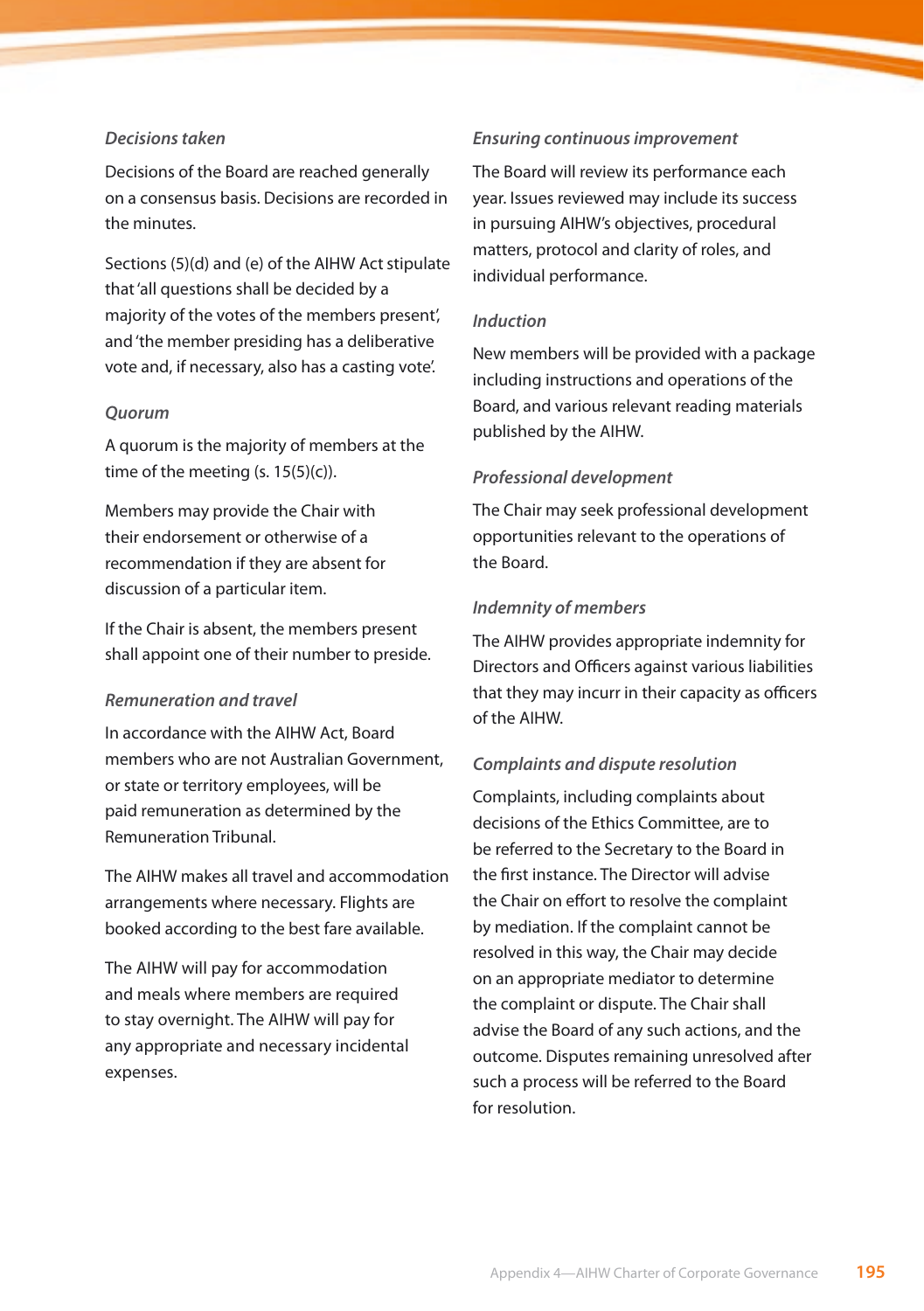#### **8. Board committees**

#### *Ethics Committee*

The AIHW Ethics Committee is established under the AIHW Act and has the power to release identifiable data for research purposes. The AIHW is keen to fulfil its function to assist research and analysis of the data which it collects. It recognises that an unduly restrictive data release policy is contrary to the public interest. In recognising these issues the AIHW is also aware of its legislative responsibility to protect the confidentiality of the information it receives, to respect the privacy and sensitivity of those to whom it relates, to maintain high-level data security procedures and, where appropriate, to incorporate the requirements of its information providers in those procedures.

The Ethics Committee considers the ethical acceptability of proposed applications and advises the AIHW as to whether projects satisfy the criteria developed by the committee. Through the committee Secretary, it monitors existing projects annually, and maintains a register of applications for projects. The Ethics Committee provides a yearly report of its operation to both the AIHW for inclusion in the annual report and also to the National Health and Medical Research Council for its reporting purposes.

The outcomes of meetings are reported to Board meetings by way of a written summary. At least once a year, the Ethics Committee Chair is invited to a Board meeting to discuss issues related to the work of the Committee.

Committee membership is prescribed by legislation and is consistent with the guidelines established by the National Health and Medical Research Council for Human Research Ethics Committees.

Members of the committee are appointed by the Board for a period of 3 years.

#### *Audit and Finance Committee*

The Audit and Finance Committee is established to:

- • ensure the internal auditor fulfils the responsibilities required
- • approve the strategic, financial and data internal audit plans and annual audit work programs
- • consider issues arising from audit reports and monitor and evaluate management's response and action on those reports and recommendations
- review the AIHW's financial position and review quarterly financial reports in a form specified by the committee
- • ensure the timely tabling of the annual report before the Board
- • report to the Board on any matters arising from either the internal audit or the external audit functions about which the Board needs to be informed
- • carry out, or cause to be carried out, any investigation of any matter referred to it by the Board
- • meet with the external auditor annually
- • advise the Board on delegations and performance
- • oversight the risk management strategy and advise the Board accordingly.

Membership comprises four non-executive members of the Board, one of whom is appointed as Chair of this committee. Members are appointed for a term fixed by the Board, but for a period not more than 3 years.